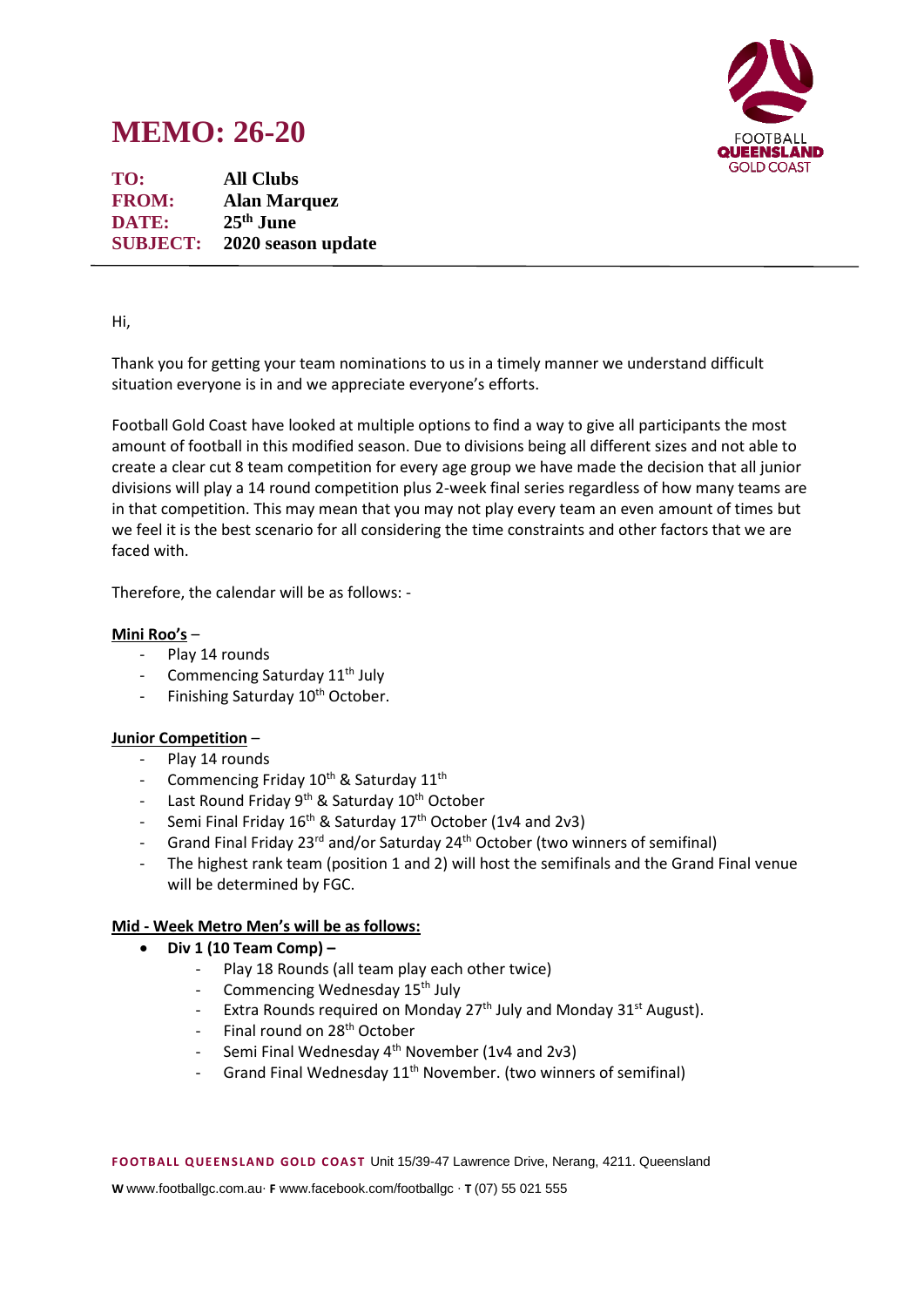

## • **Div 2 North (8 Team Comp)**

- Play 14 rounds. (all team play each other twice)
- Commencing Wednesday 15<sup>th</sup> July
- Final round on 14<sup>th</sup> October
- Semi Final Wednesday  $21^{st}$  October (1v4 and 2v3)
- Grand Final Wednesday 28<sup>th</sup> October. (two winners of semifinal)
- **Div 2 South (6 Team Comp)** 
	- Play 15 rounds. (all team play each other three times)
	- Commencing Wednesday 15<sup>th</sup> July
	- Wet Weather round scheduled for Wednesday 16<sup>th</sup> September
	- Final round on 28<sup>th</sup> October
	- Semi Final Wednesday 4<sup>th</sup> November (1v4 and 2v3)
	- Grand Final Wednesday 11<sup>th</sup> November. (two winners of semifinal)

## **Mid - Week Metro Women's will be as follows:**

As this competition has already commenced, we will continue the competition keeping results from the beginning of the season.

- **Div 1 (8 Team Comp)** 
	- Round 2 commencing Wednesday  $15<sup>th</sup>$  July and will play the remaining 13 rounds.
	- Final round will be on  $7<sup>th</sup>$  October
	- Semi Final Wednesday 14<sup>th</sup> October (1v4 and 2v3)
	- Grand Final Wednesday 21<sup>st</sup> October. (winners of semifinal)
- **Div 2 North (8 Team Comp)** 
	- Round 2 will recommence on Wednesday 15<sup>th</sup> July and will play the remaining 13 rounds
	- Outstanding fixtures from Round 1 will be played on Monday 27<sup>th</sup> July.
	- Final round will be on 7<sup>th</sup> October
	- Semi Finals Wednesday 14<sup>th</sup> October (1v4 and 2v3)
	- Grand Final on Wednesday 21<sup>st</sup> October. (two winners of semifinal)
- **Div 2 South (6 Team Comp)** 
	- Round 2 will recommence on Wednesday 15<sup>th</sup> July and will play the remaining 14 rounds
	- Outstanding fixtures from Round 1 will be played on Monday 27<sup>th</sup> July.
	- Final round will be on  $14<sup>th</sup>$  October

**W** www.footballgc.com.au. **F** www.facebook.com/footballgc . **T** (07) 55 021 555